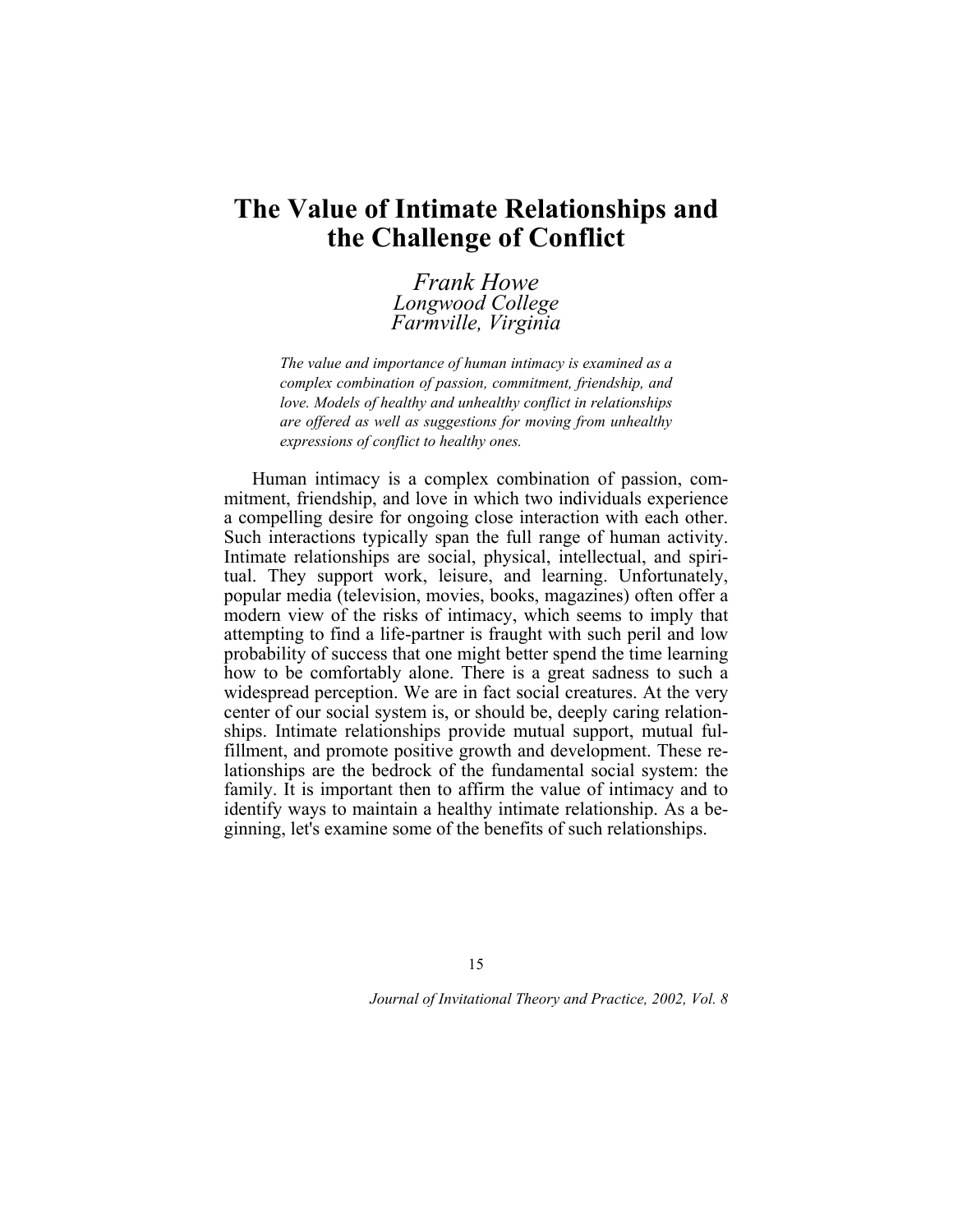# **Mutual Support**

Individuals involved in significant intimate relationships provide to each other a sense of concern and compassion in times of stress and difficulty. This readiness to be supportive gives evidence to an emotional bond that leads each to care about the other's concerns and values. If an issue is significant to one, it is by definition significant to the other. This is not to imply husbands and wives or other intimates necessarily share all interests. In fact this is usually not the case. Differing interests appropriately foster and validate the individual's uniqueness within the relationship. What it does mean is that when one partner is distressed the other feels discomfort as well, and when one partner is happy or excited the other shares in that joy.

Individuals involved in significant intimate relationships provide each other a sounding board for thoughts & feelings. There is not only an empathetic, shared, emotional experience but a willingness and interest in helping each other explore areas of concern and develop useful ideas, perceptions, and plans of action. Individuals involved in caring relationships not only care; they act with each other to negotiate life's challenges as successfully as possible.

Individuals involved in significant intimate relationships provide protection from the physical, social, and emotional pains that afflict us from time to time. In word and in action there is evidenced a genuine desire to protect each other from harm whenever possible. An Irish proverb asserts, "It is in the shelter of each other that the people live." Daily acts of protectiveness (reminders of outside obligations, carrying heavy items, picking up some cold medicine at the market) are regularly evidenced in caring relationships.

16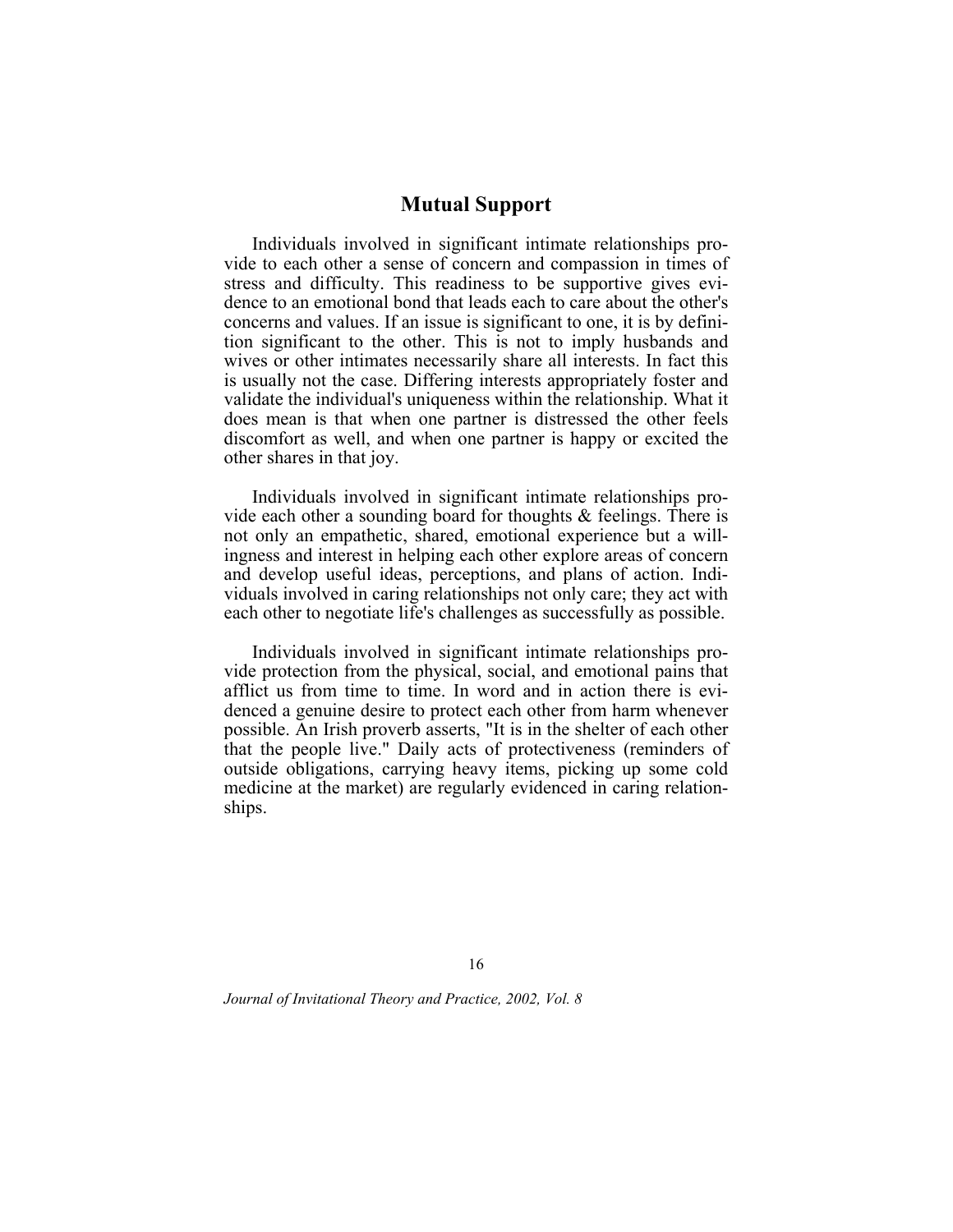# **Mutual Fulfillment**

Individuals involved in significant intimate relationships provide a sense of completion or wholeness to each other. We are social creatures with strong emotional and physical drives toward intimate bonding. Meaningful companionship contributes significantly to one's sense of well being. The mutual awareness that two people hold each other in high regard and will actively work for their mutual benefit provides each with a sense of security. This security brings confidence in their ability to successfully meet needs and discover life's joys.

Individuals involved in significant intimate relationships provide each other the opportunity to construct a new social system. Family is the most significant social system to which we belong. As individuals grow and develop, their roles within the family change. Through adolescence and early adulthood, individuals appropriately transition out of the tight social network of their family of origin. Formation of an intimate adult relationship provides the opportunity to continue the experience of new and fulfilling family relationships throughout the life span.

Individuals involved in significant intimate relationships augment each other's sense of value or self worth. The support and concern inherent in such relationships increase and bolster one's sense of self worth but does not create it. A healthy relationship is composed of two individuals who begin with a positive sense of self, as opposed to two individuals whose self-doubts or insecurities are allayed by their developing partnership. All significant relationships experience times of uncertainty, especially in the formative stages. Uncertainty about the value or stability of the relationship should not translate into uncertainty about the value or stability of oneself.

17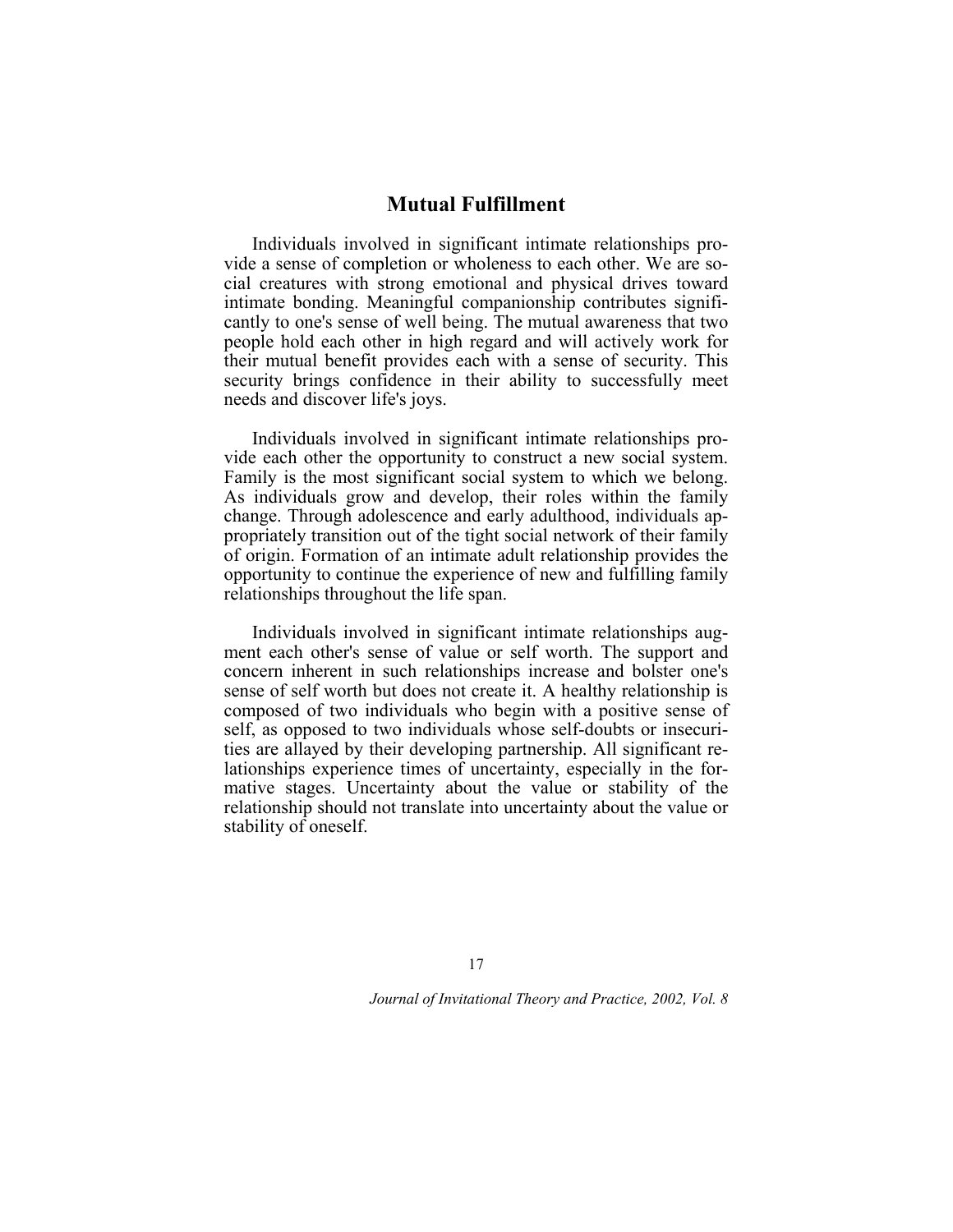# **Promoting Positive Growth and Development**

Individuals involved in significant intimate relationships encourage continued mutual development of skills and knowledge. Through their ongoing interactions each seeks and facilitates opportunities for improvement, gain, and growth for themselves and for the other. Through encouragement and genuine interest the individuals support each other's efforts to acquire new skills and life competencies. By believing in each other they give permission to try when success is not assured and provide comfort and reassurance when setbacks occur.

Individuals involved in significant intimate relationships also encourage the discovery of new or untapped aspects of self. As a subset of the above consideration, each encourages the other to expand possibilities, interests, and capabilities, which lead to a strengthened sense of self worth, a better functioning individual, and a better functioning relationship. Areas of dissimilar interest can intrigue and entice partners to explore new possibilities, new forms of expression, and new areas of growth that might not have been considered without exposure to a valued model such as a loved one.

Involvement in significant intimate relationships promotes interdependence. The nature of such relationships promotes a mutual reliance on each other as a source of strength, support, and fulfillment but does not demand or expect that either or both become dependent on the other for positive feelings or experiences. The life of each is greatly enhanced through the relationship. Each is a competent, capable individual whose possibilities and opportunities are expanded through the cooperation, support, and encouragement available within the relationship.

With these benefits attached to intimate relationships, there is a great deal of individual investment in maintaining this rich source of personal satisfaction. What then are some of the reasons why

18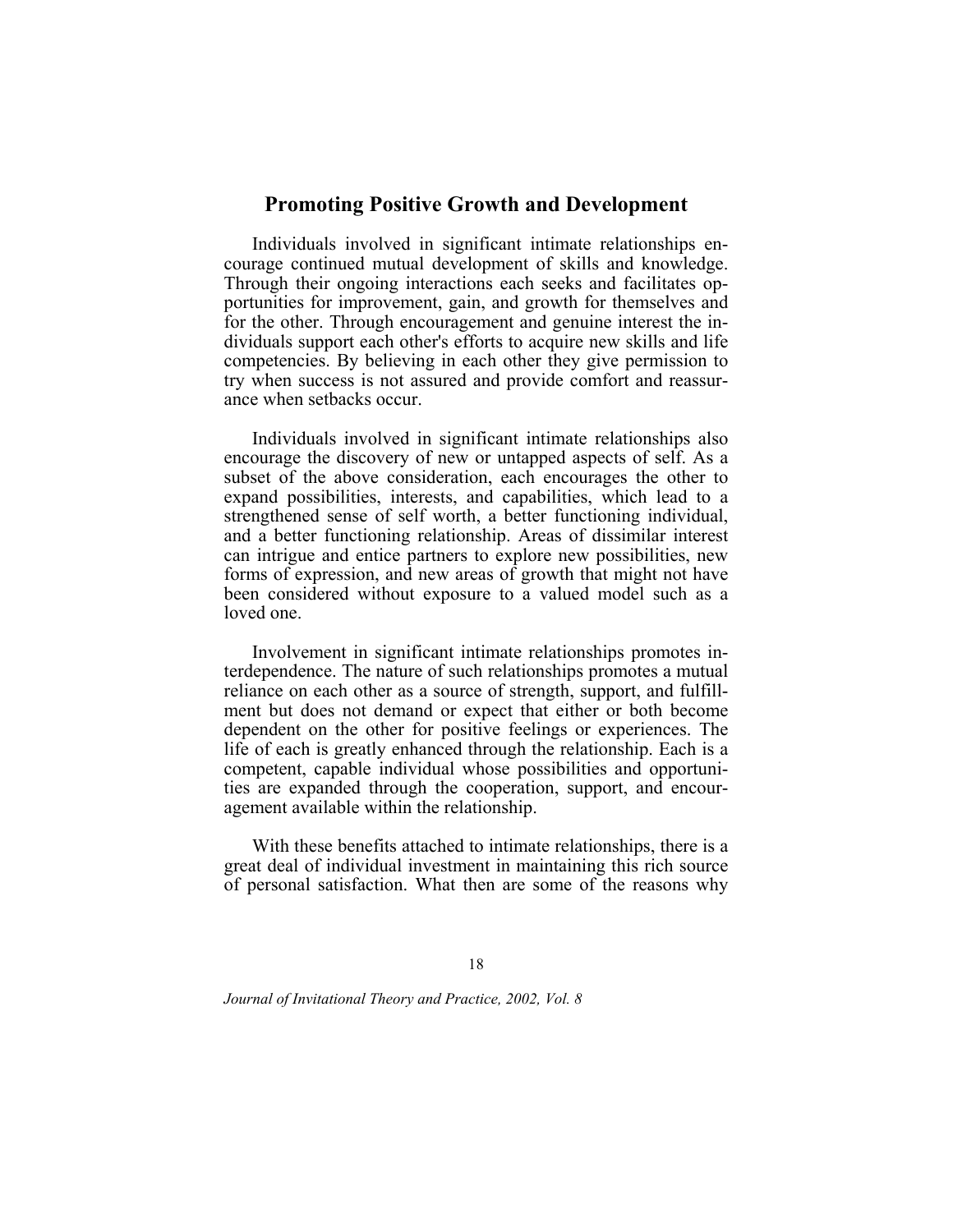relationships lose their vitality or in some cases actually become destructive to the individuals involved?

# **Sources of Conflict**

#### **Failure to Clearly Communicate Expectations or Needs**

Conflict often occurs in a relationship when one or both individuals are unable to successfully articulate what it is they want from the other. As noted above intimate relations are a rich source of support. When partners do not effectively communicate what kinds of support are needed it lessens the chance that such support will occur.

#### **Failure to Legitimize Another's Expectations or Needs**

When a relationship becomes unbalanced it may no longer be viewed as a mutually supportive experience. Individuals may cease to perceive the relationship as a combination of mutual expectations but rather attempt to define the relationship based solely on one's own expectations.

## **Failure to Meet Another's Expectations or Needs**

When, due to a lack of understanding, a lack of interest, or a lack of skill, one or both are unable or unwilling to meet significant expectations of the other, serious conflict is likely to result. Significant expectations are those that an individual views as essential to maintaining the supportive character of the relationship. Such expectations can differ quite markedly from relationship to relationship and from one individual to another within a relationship.

The occurrence of conflict within a relationship is not unusual, nor is it necessarily threatening to the stability of the relationship. The manner in which conflict is identified and addressed is in fact a significant measure of the health of the relationship.

#### 19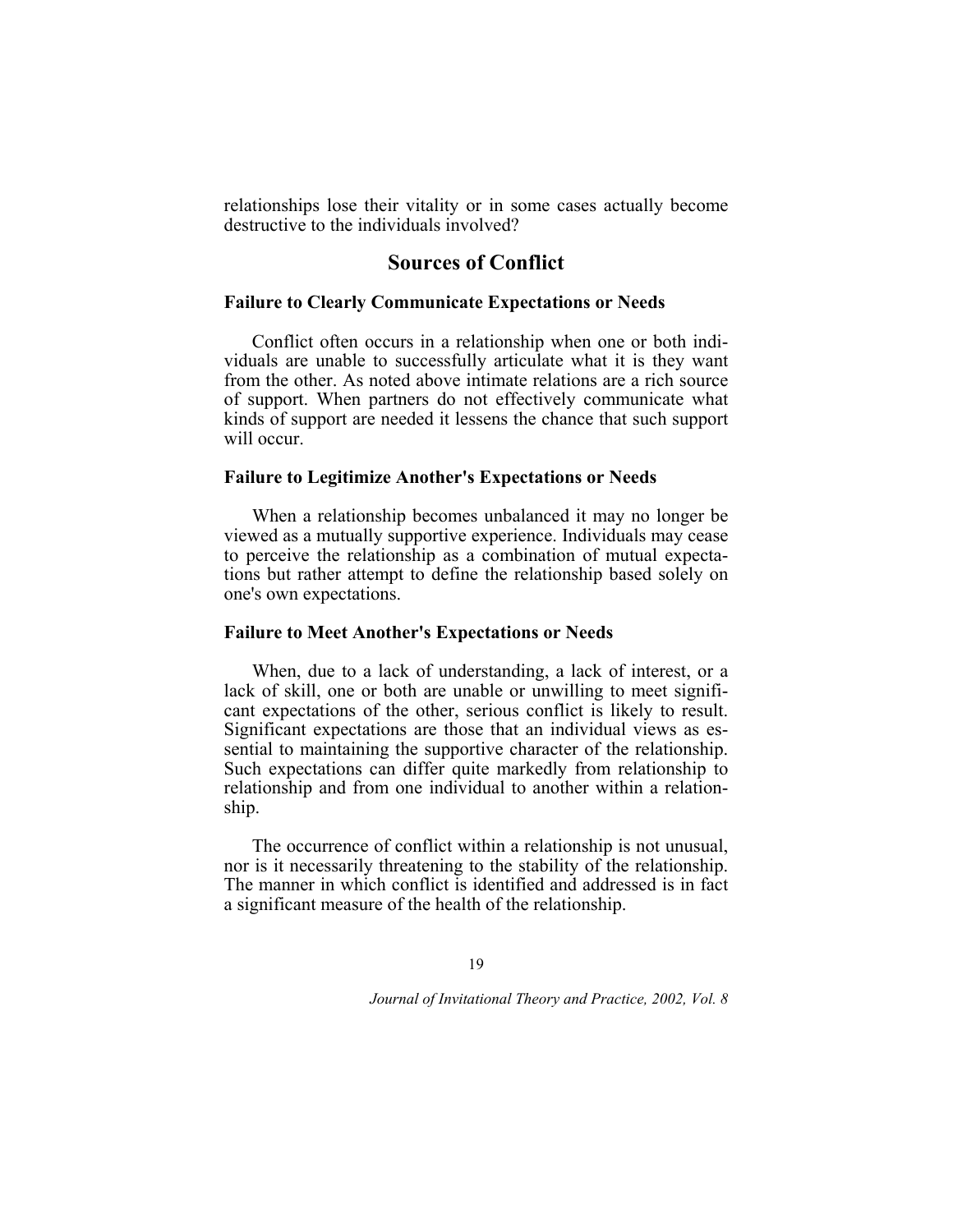# **Healthy Conflict**

Healthy relationships demonstrate persistent attempts to resolve conflict rather than maintain or ignore it. Both parties seek to resolve problems with confidence in their ability to do so and respect for each other's point of view. The fact that conflict occurs is not an overwhelming or paralyzing experience. There is evidence of trust in self, trust in the other, and trust in the relationship. Blaming is of much less interest than mutual acceptance of the problem and mutual discovery of solutions.

Healthy relationships contain persistent attempts to clearly communicate one's perceptions about the conflict. Communication about one's concerns is relatively direct, clear, and specific. Successful problem solving is seen as dependent on successful communication of one's perceptions. Reliance on hints, guesses, or behavioral acting out is avoided or at least minimized. There is an understanding that to be understood one must be open, honest, and direct.

Healthy relationships make persistent attempts to seek perceptions of the other about the conflict. A genuine attempt is made to seek and understand the other's point of view. Successful problem solving is further seen as dependent on successfully listening to and understanding of another's perceptions and point of view. There is a reluctance to accept uncertainty and active attempts are made to seek clarification.

Healthy relationships show persistent attempts to seek resolutions that respect the rights of each partner and recognize the responsibilities of each. Individuals in healthy relationships see workable solutions that share responsibility and mutually meet needs as far as possible. Fairness and respect are important concerns for both.

20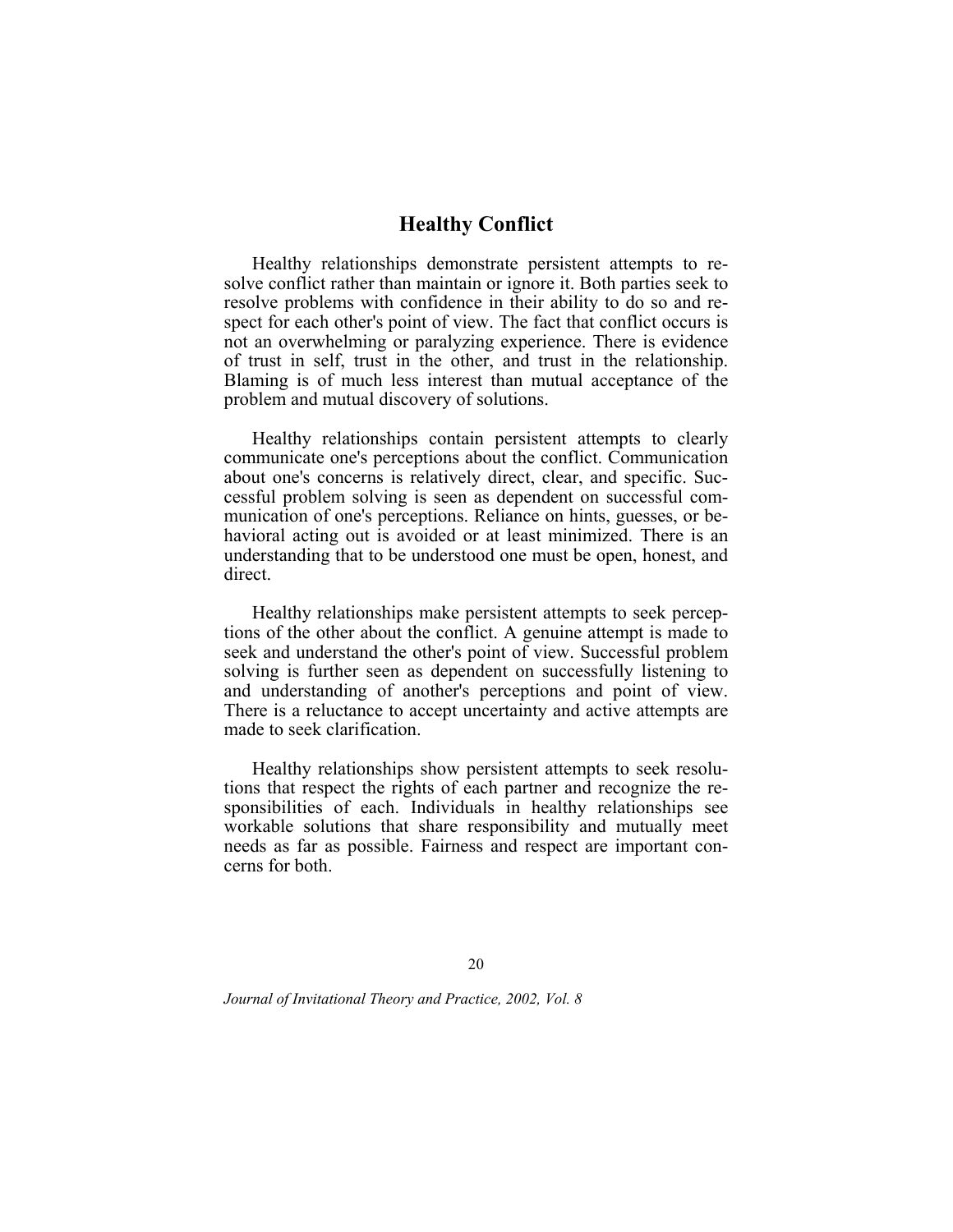Healthy relationships display persistent attempts to seek, acknowledge, and tolerate the possibility of differing expectations within the relationship. Each realizes that the other may have some conflicting needs, interests, and expectations, which will require tolerance and understanding. All desirable change, from one perspective, may not be possible or even desirable from another. As long as these differences are not too great and are not considered central to the relationship, the relationship may still flourish.

Healthy relationships acknowledge that the relationships may dissolve if differences are too great. There exists an awareness that in any developing relationship essential differences may interfere with the ability of each to mutually support the other. There is also an understanding that if this is so, the relationship may need to be dissolved. Individuals typically will work earnestly to prevent this. However, when necessary, such dissolution will occur without excessive blame or self-recrimination. It likely will be viewed as a sad but appropriate change in the lives of both. In contrast, unhealthy relationships commonly evidence distinctly different manifestations of conflict.

## **Unhealthy Conflict**

Manifestations of unhealthy conflict often focus mainly on the needs or expectations of one party. Either through mutual agreement or through coercion, one party becomes the central focus of the relationship. Meeting that singular set of needs and expectations builds a glaring deficit in the notion of mutual fulfillment and creates an emotional storage bin for resentment and discontent.

Unhealthy conflict is also found where there is disregard for the rights of the other party. Because of the distorted unilateral focus, one party inappropriately loses rights and assumes responsibilities of the other. The misperception that one individual's needs are more important than the other's leads to the mistaken conclusion that this favored individual's rights proportionately outweigh the other's.

#### 21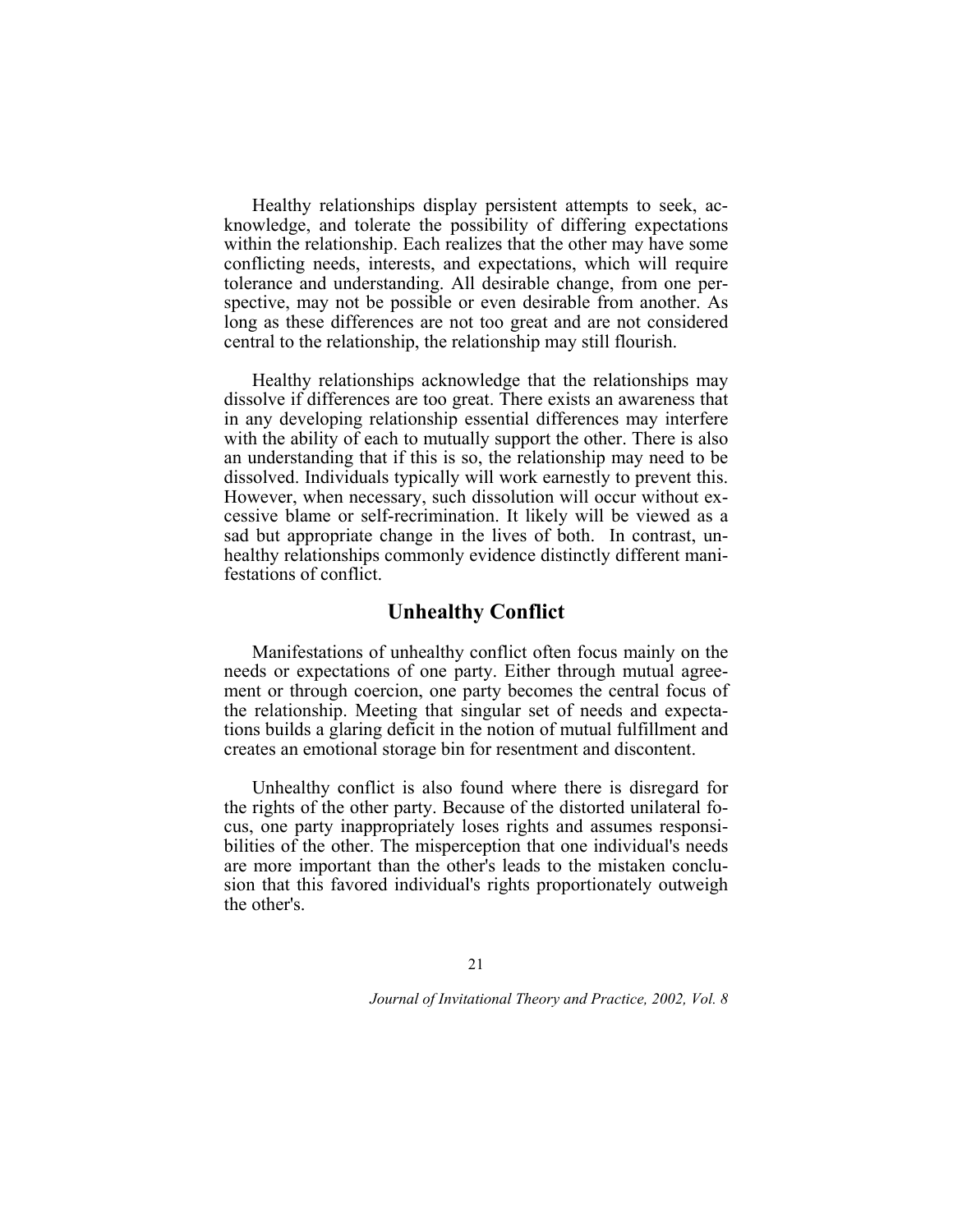Unhealthy conflict often assaults the dignity and self worth of one or both partners in a relationship. As a means of maintaining this imbalance partners attack the dignity and the human value of the other in order to justify the relationship's concentration on only one set of needs and expectations. The devaluing of one is an attempt to justify the emphasis placed on the other.

Unhealthy conflict often fails to acknowledge personal responsibility for one's actions. One or both parties fail to accept ownership of problem behavior such as assaultive or degrading attacks. The perception of one person being responsible for the feelings or behaviors of the other becomes mistakenly legitimized. Messages are given and accepted that feelings and behavioral choices of one partner are "caused" by the other.

Unhealthy conflict often focuses on altering partner's perceptions rather than discovering and understanding them. Within this distortion of balance and abandonment of mutual respect, concerted attempts are regularly made to shape another's perceptions to fit one's own, without discovering the nature of the other's perceptions or considering the possible validity of these differing perceptions. Altering feelings and perceptions takes precedence over discovering, validating, and respecting feelings and perceptions.

Relationships that contain unhealthy conflict often seek to control partners and not to negotiate for solutions. Ongoing efforts are made that attempt to require compliance to one's expectations as opposed to gaining agreement to mutual expectations. Various forms of coercion or seduction are viewed as legitimate tools to manipulate another's behavior.

Manifestations of unhealthy conflict often oppose the right to differ. One or both parties see differing perceptions or opinions as an inherent threat to the continuance of the relationship. A strong perception persists that disagreement within a relationship is by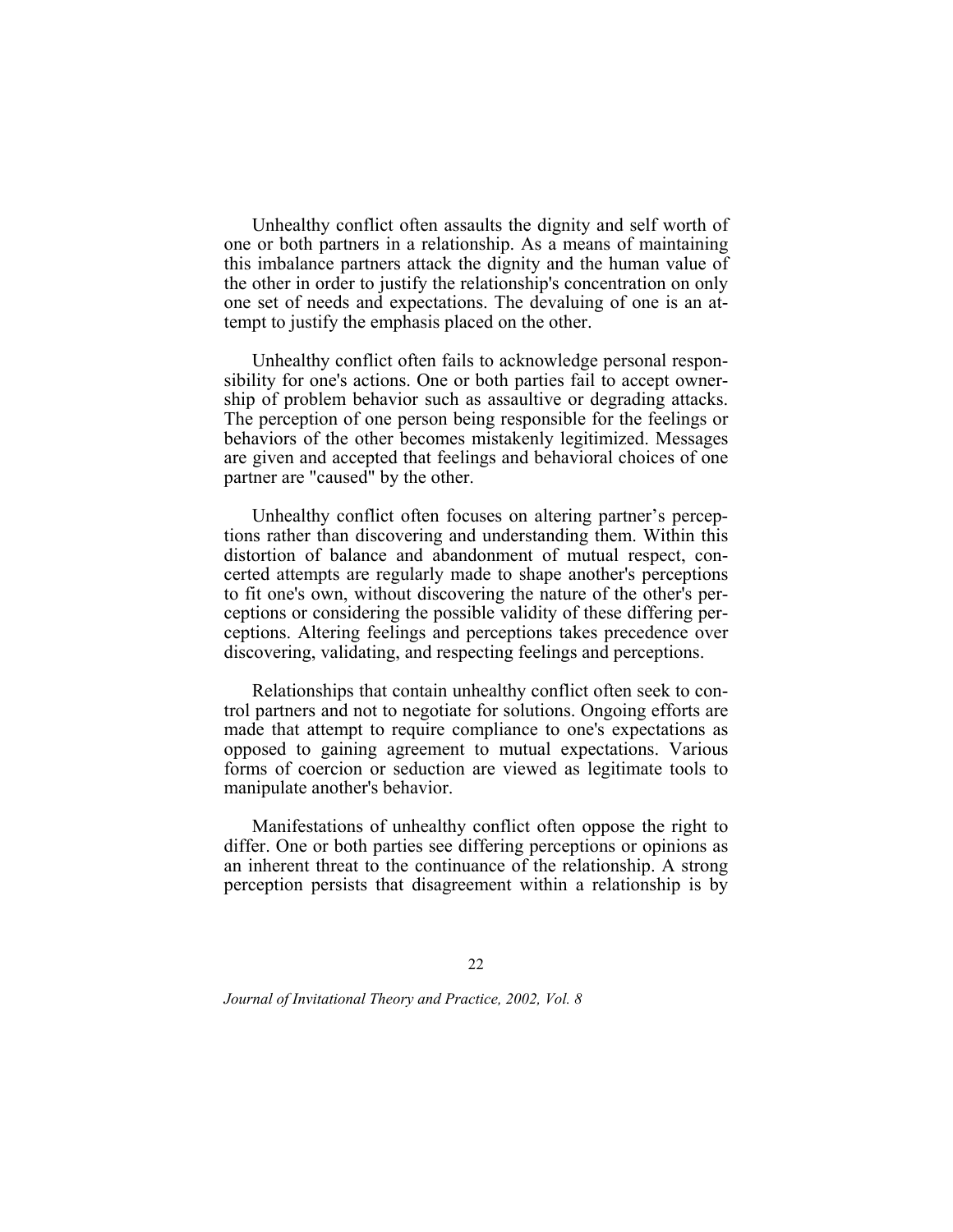definition commensurate with the disintegration of the relationship.

Couples experiencing unhealthy conflict often reject the possibility that the relationship can change or dissolve. As a corollary to the previous erroneous assumption, one or both parties see the termination of the relationship as an intolerable threat to one's sense of self worth and well being. A strong perception persists that disintegration of the relationship is by definition commensurate with the disintegration of the self.

Finally it is important to acknowledge the resiliency and dynamic quality of human relationships. Even if a relationship has many qualities of unhealthy conflict it does not automatically mean doom for the relationship itself, or the individuals in it. Inviting behavior provides some fundamental ideas on rebuilding a troubled relationship.

# **Re-establishing Equilibrium**

#### **Self Assessment**

Initially each individual needs to ask a set of questions aimed at identifying how one contributes to the current difficulties. Such questions include, "How do I contribute to unhealthy conflict? Do I inflict pain or attempt to control? Do I invite or allow this behavior?" The goal is for each party to acknowledge how and when their personal behavior is problematic.

23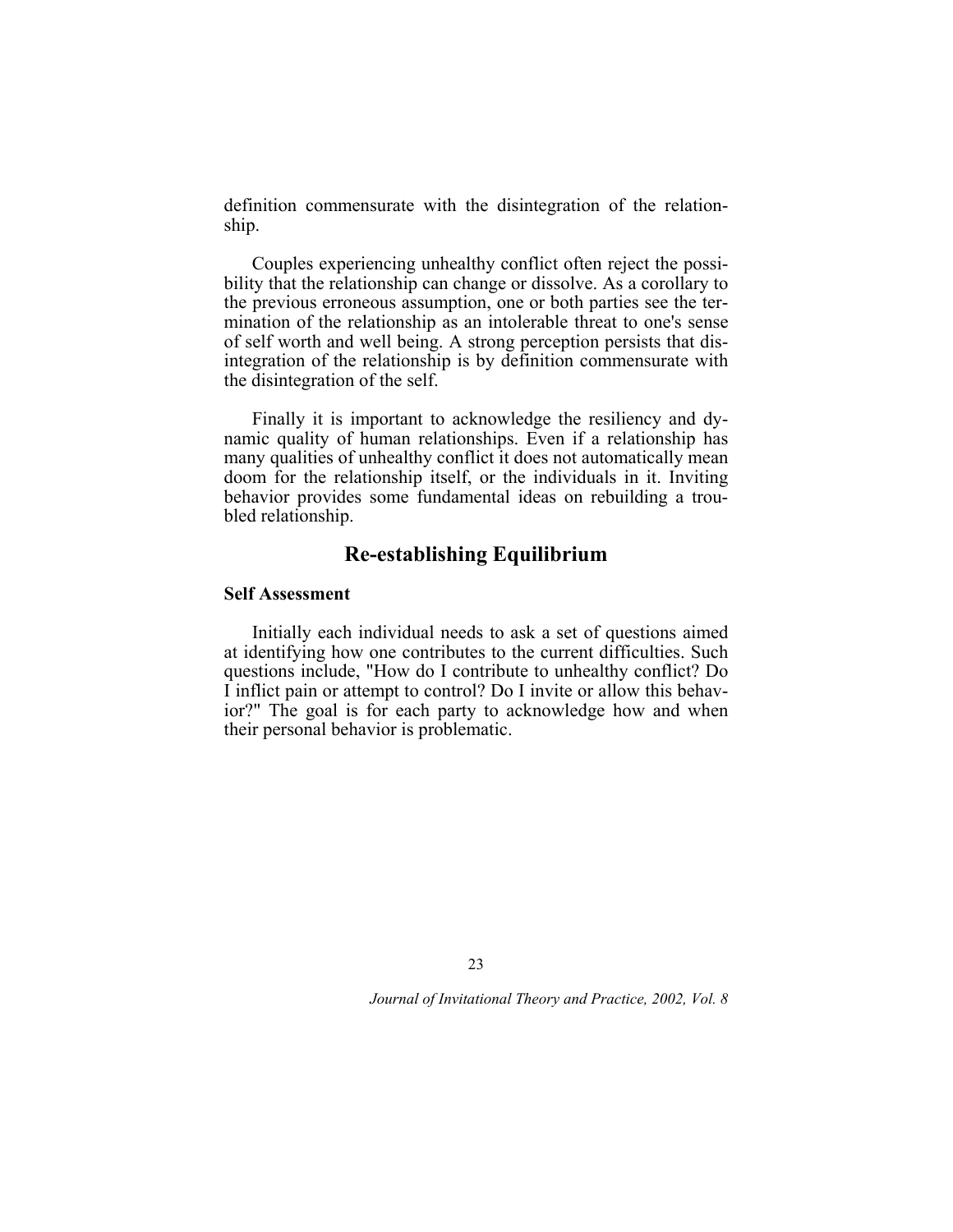## **Partner Assessment**

Secondly, an honest assessment of how each partner perceives the other is likewise important. How does each contribute to unhealthy conflict? Does one attempt to inflict pain or control? Does one solicit or allow this behavior? The goal is to acknowledge and find ways to honestly share mutual perceptions of the other.

#### **Affirm and Maintain Mutual Respect**

Each party must propose and practice respect for self and others while overtly verbalizing the worth of each person in the relationship. Each must make conscious attempts to act on the belief that each person is of equal value. Unhealthy relationships often operate on unstated "rules of engagement" which directly violate the expectation of mutual respect. Overtly stating the importance of mutual respect makes it difficult to covertly violate this principle.

#### **Affirm and Maintain a Commitment to Change**

Partnerships can be salvaged best if the couple caringly and assertively invites each other, with the possibility of a healthy relation by using conflict resolution. At the same time, each should withdraw from the prospect of continually maintaining the current unhealthy relationship. An unhealthy relationship need not end if it can be healed. Partners need to assure each other of their honest commitment to establishing a supportive, caring relationship.

## **Withdraw from Control & Abuse**

An equally important message a partner must sometimes deliver is the refusal to remain in harm's way. Various forms of abuse or control may be evident in unhealthy relationships such as: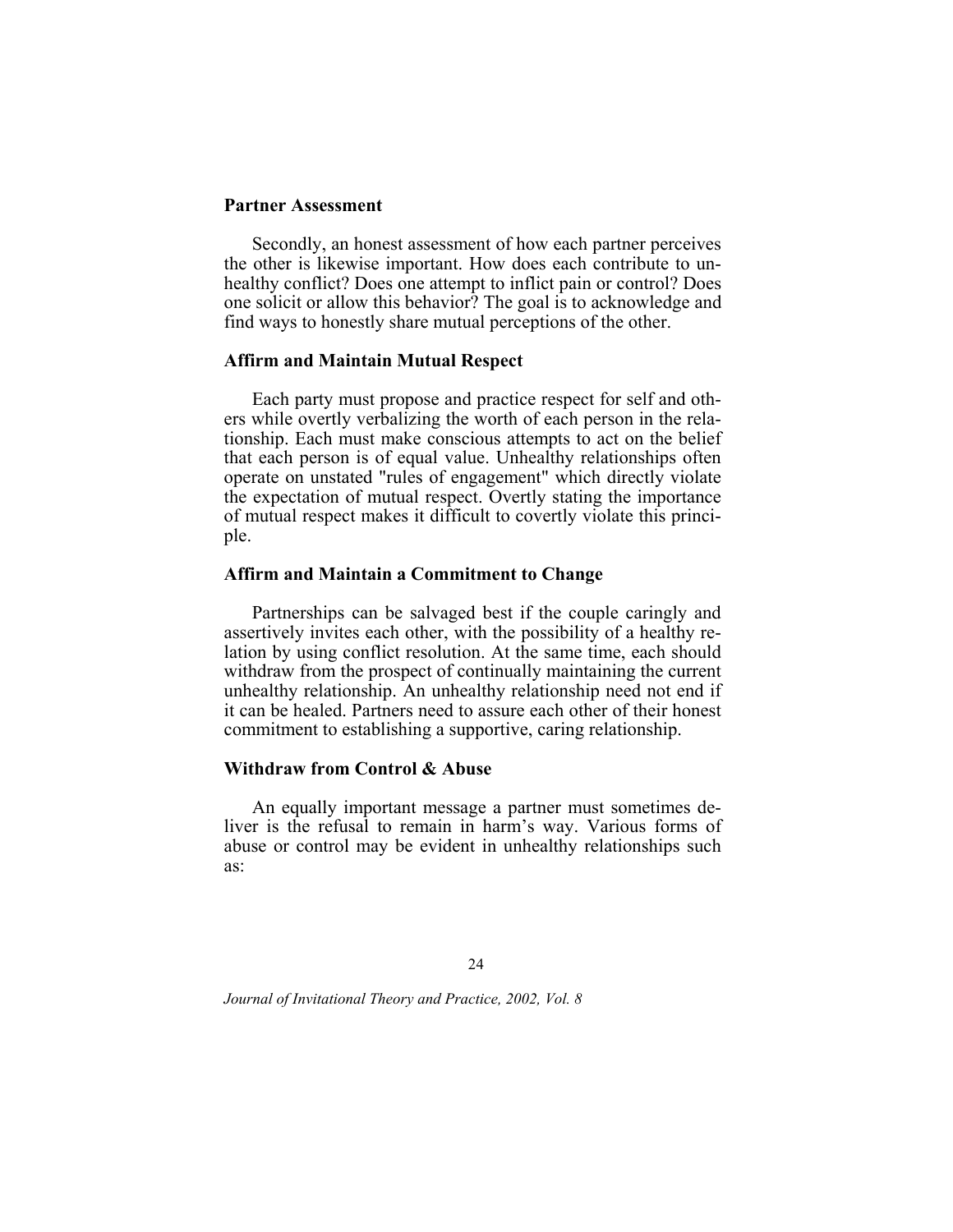*Social Control:* Including attempts to control whom one sees, where one goes, or attempts to limit or control the nature of contact with others.

*Emotional Control or Abuse:* Withholding positive affect or inflicting emotional pain as a means of controlling behavior within the relationship.

*Physical/Sexual Abuse:* Violence, degradation, forced acts, forms of imprisonment or other such attempts to use pain (physical or emotional) as a means of control.

When a relationship becomes highly controlling or seriously abusive, it becomes dangerous for both. The abusive partner is also in danger from increasing isolation, sense of guilt, and fear of loss of intimacy. Even relationships such as these with seriously troublesome problems are not beyond repair. However it is usually necessary to seek safety and healing within the context of a professionally based support system.

#### **Summary**

Conflict in intimate relationships is expected, perhaps unavoidable. From time to time, as two individuals attempt to negotiate the challenges and concerns life presents them, they naturally develop differing perceptions and differing notions of how best to meet their mutual needs. What is certainly avoidable is the expression of conflicting views and needs in a manner that is harmful to either party, and destructive to the relationship. Individuals who truly care about each other, who hold each other's best interest at heart, and who value the support and fulfillment of a significant intimate relationship, approach conflict as a problem to be solved, not a threat to be ignored or overcome. They find ways to resolve differences while respecting each other and trusting in the power of the relationship as a support through difficult times. Conflict for such individuals often becomes a growth point that serves to strengthen the relationship and ready it for future challenges.

25